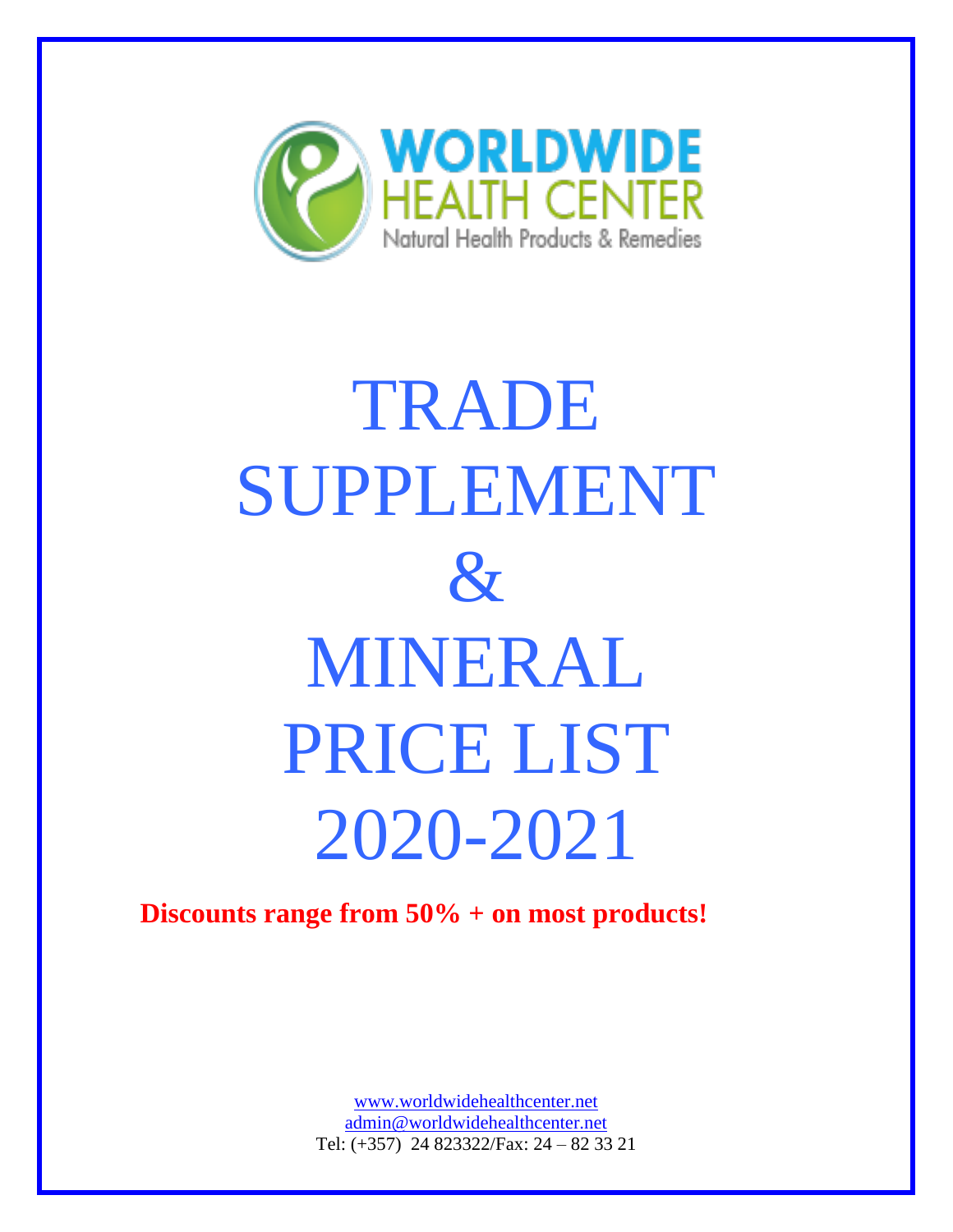#### **DOCTOR-FORMULATED, CLINICALLY TESTED SUPPLEMENTS**

Most of our supplements are manufactured in GMP certified facilities in the UK and have been formulated to avoid many of the excipients and colouring agents that are normally found in supplements these days. They are all registered with the Ministry of Health in Cyprus.

These are high-end, clean supplements that have been doctor-formulated and tested to work in many health centres around the world.

There are supplements to cover a wide range of health issues such as highpotency multivitamins, krill oil, antioxidants, colon health, constipation, digestive aids, natural anti-fungals, leaky gut, liver health, heavy metal detox, weight loss, parasite cleanse, natural diuretic, probiotics, antiinflammatories and protein drinks.

As we manufacture in large quantities to serve our markets around the world, we can pass on discounts to practitioners and health food stores that are exceptional.

Most of our discounts range between 50% which is considered a very healthy profit in today's markets.

Take a look at our product range and if you like to place an order with us, either send us back the order form completed in the ORDER COLUMN and we will process the order and let you know the amount.

Send to: admin@worldwidehealthcenter.net or Fax to:  $(+357)$  24 – 82 33 21. We will send you a proforma invoice for you to wire across the funds via bank transfer.

### **MAXIMIZE YOUR PROFITS**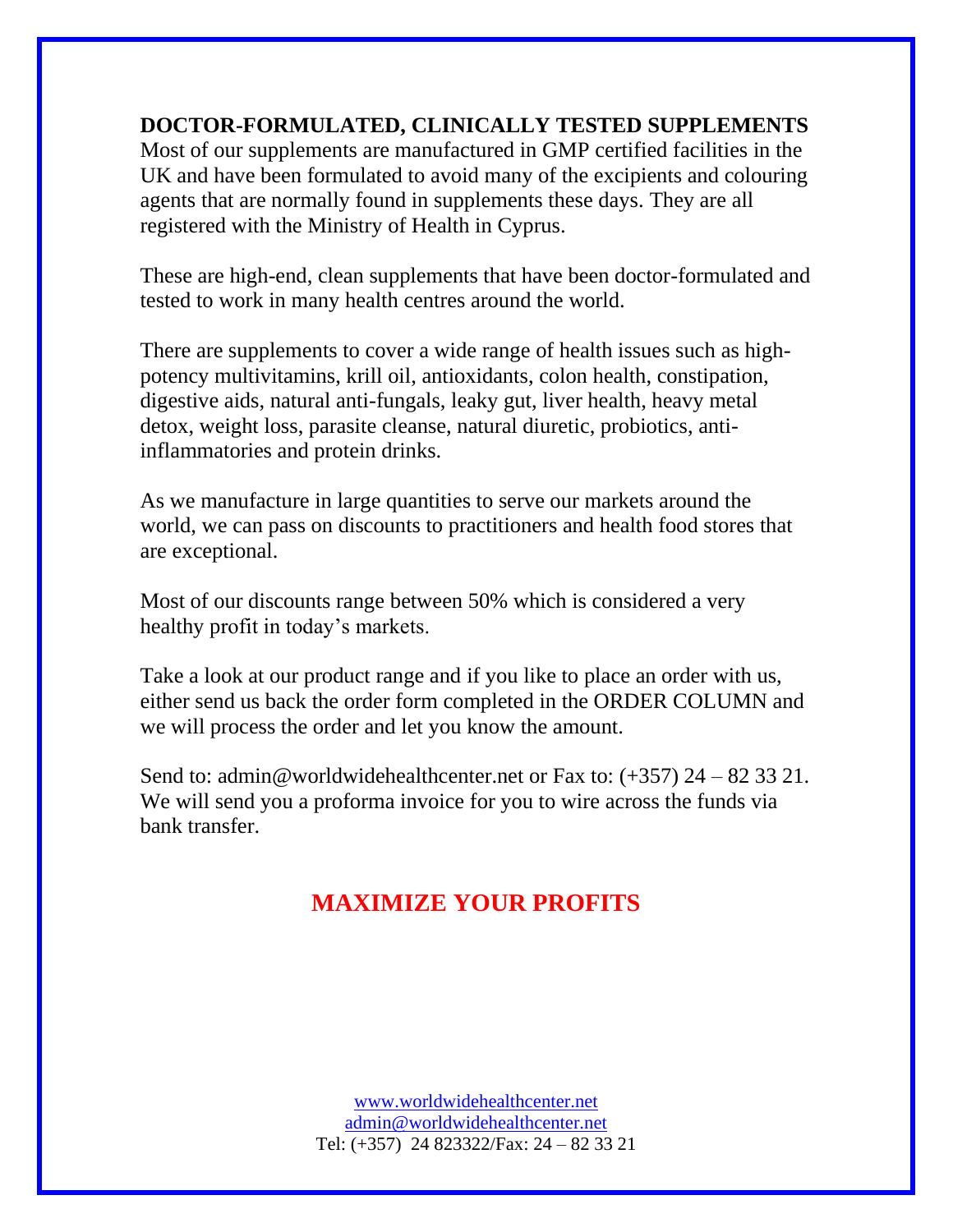| <b>SUPPLEMENT NAME</b>                  | <b>SIZE</b>       | <b>ORDER</b> | <b>RETAIL</b> | <b>TRADE</b> |
|-----------------------------------------|-------------------|--------------|---------------|--------------|
|                                         |                   |              | <b>PRICE</b>  | <b>PRICE</b> |
| <b>ACIDOPHILUS &amp; BIFIDUS (60 b)</b> | 90 CAPS           |              | €57.75        | $6+2$ FREE   |
| ALPHA LIPOIC ACID (300 mg)              | 60 CAPS           |              | €28.35        | 6+6 FREE     |
| <b>BOOST FORMULA</b>                    | 90 CAPS           |              | €29.40        | 6+6 FREE     |
| <b>BRAIN FOOD</b>                       | 60 CAPS           |              | €29.40        | $6+6$ FREE   |
| <b>CANDA PLUS</b>                       | 90 CAPS           |              | €46.20        | 6+6 FREE     |
| <b>CAPRYLATE</b>                        | 90 CAPS           |              | €27.30        | $6+6$ FREE   |
| <b>COLFORM</b>                          | 100 CAPS          |              | €27.30        | 6+6 FREE     |
| <b>CONSTFORM</b>                        | 90 CAPS           |              | €27.30        | $6+6$ FREE   |
| CO-ENZYME Q10 (250 mg)                  | 30 CAPS           |              | €34.65        | 6+6 FREE     |
| <b>DIGEST PLUS</b>                      | 90 CAPS           |              | €27.30        | $6+6$ FREE   |
| <b>GARCINIA PLUS</b>                    | 90 CAPS           |              | €27.30        | 6+6 FREE     |
| <b>GLUCOSAMINE COMPLEX</b>              | 100 CAPS          |              | €29.40        | $6+6$ FREE   |
| <b>GLUFORM</b>                          | 90 CAPS           |              | €35.00        | 6+6 FREE     |
| <b>GLUTAMINE PLUS</b>                   | 100 g Powder      |              | €27.30        | 6+6 FREE     |
| <b>GREEN COFFEE PLUS</b>                | 60 CAPS           |              | €29.40        | 6+6 FREE     |
| <b>HEMP PLUS</b>                        | 500 g powder      |              | €32.55        | $6+6$ FREE   |
| <b>HEPATO PLUS</b>                      | 60 CAPS           |              | €30.45        | 6+6 FREE     |
| <b>HOROPITO &amp; ANISEED</b>           | 60 CAPS           |              | €36.75        | $6+2$ FREE   |
| <b>HMD MULTIS</b>                       | 90 CAPS           |              | €40.95        | 6+6 FREE     |
| <b>HMD</b>                              | $118$ ml $(4 oz)$ |              | €67.50        | 6+6 FREE     |
| <b>HMD LAVAGE</b>                       | 60 ml (2 oz)      |              | €37.50        | 6+6 FREE     |
| <b>HMD CHLORELLA</b>                    | <b>120 CAPS</b>   |              | €37.50        | 6+6 FREE     |
| <b>KRILL PLUS</b>                       | 60 CAPS           |              | €30.45        | 6+6 FREE     |
| <b>LEAKY PLUS</b>                       | 180 g powder      |              | €29.40        | 6+6 FREE     |
| <b>LIFORM</b>                           | 90 CAPS           |              | €29.00        | 6+6 FREE     |
| <b>MAGNESIUM MALATE</b>                 | 90 CAPS           |              | €26.25        | $6+6$ FREE   |
| <b>OXYGUT</b>                           | 100 CAPS          |              | €35.70        | 6+6 FREE     |
| <b>PARAFORM PLUS ONE</b>                | 90 CAPS           |              | €28.35        | 6+6 FREE     |
| <b>PARAFORM PLUS TWO</b>                | 60 CAPS           |              | €28.35        | 6+6 FREE     |
| <b>PEA PLUS</b>                         | 500 g powder      |              | €32.55        | $6+6$ FREE   |
| <b>PROBIO PLUS (4 BILLION)</b>          | 30 CAPS           |              | €21.00        | $6+6$ FREE   |
| <b>PROSFORM</b>                         | 90 CAPS           |              | €35.00        | 6+6 FREE     |
| <b>RICE PLUS</b>                        | 500 g powder      |              | €32.55        | 6+6 FREE     |
| <b>SUPER GREEN PLUS</b>                 | 300 g powder      |              | €40.95        | $6+6$ FREE   |
| <b>SUPER PROBIO (20 BILLION)</b>        | 30 CAPS           |              | €28.35        | $6+6$ FREE   |
| <b>THERMO PLUS</b>                      | 60 CAPS           |              | €30.45        | 6+6 FREE     |
| <b>TURMERIC COMPLEX</b>                 | 90 CAPS           |              | €32.55        | 6+6 FREE     |
| <b>VITAMIN C BLEND</b>                  | 100 CAPS          |              | €24.15        | 6+6 FREE     |
| <b>VITAMIN D3 (1000 IU)</b>             | 90 CAPS           |              | €19.95        | 6+6 FREE     |